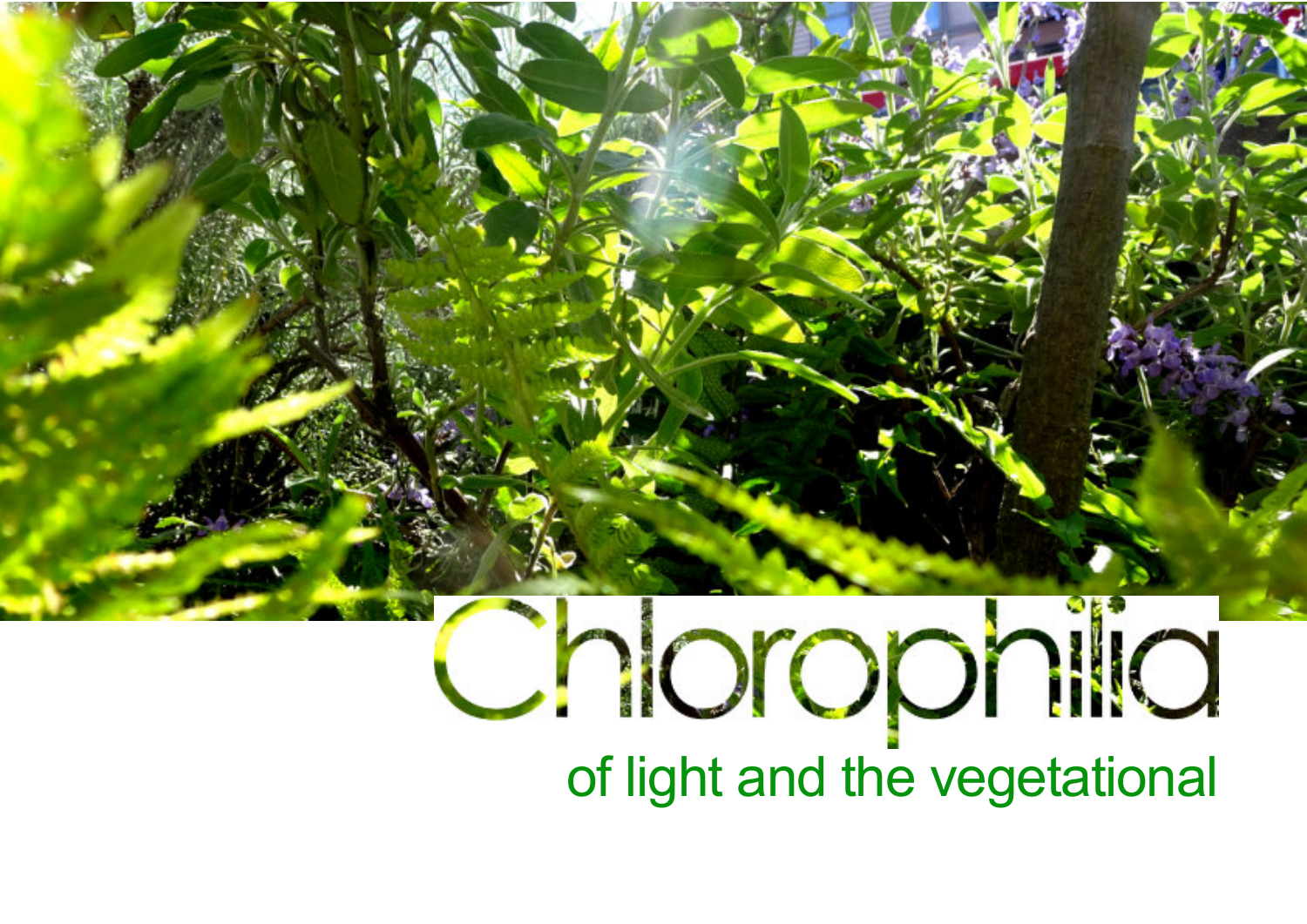

Every day we inhabit the vegetational world. It forms a living interface essential to our existence as biological organisms. In its physical form it represents the substantiation of sunlight through photosynthesis into frondescence, verdure and greenery. Locked within the chemical matrix of every plant are the molecules that give us the perception of 'green'. The chemical formula for this is C55H72MgN4O5, or chlorophyll, and it engages in complex reac�ons to convert the Sun's energy into living organisms.

Paradoxically, magenta light also occupies a function in this process and is an essential component in the health of plants. To artists, such a contradiction elicits curiosity and a pathway to phenomenological exploration. International artists working in various media will be invited to respond to the theme of light and the vegetational. Each will bring their own interpretation of what the chlorophilic world means to them.

For Aristotle, philia excluded a love of inanimate objects. We propose that a love of foliage, and a fascination with the process of its becoming through sunlight, is a basis for artistic investigation in many different media as chlorophilia.

In many ways this project parallels the transformations that are occurring in the plant world. Who can say where a seed will take root or where a tree will fall in a forest. The history of the vegetational on Earth is redolent with false starts and incredible advances, responses to niche environments and global genetic re-interpretations.

Will we ever understand this complexity? It is a field that will literally never stand still long enough for assumptions to become complacent. As the world enters a new epoch of global greening, we are proposing a new revolution in our understanding of Chlorophilia.



# of light and the vegetational an exhibition exploring the substantiation of sunlight

*Par�cipa�ng Ar�sts*

Alexandra Dementieva Alistair McClymont Alma Tischlerwood Chris Marshall David Bloor Demelza Woodbridge Hanna Rut Neidhardt + Joachim Raab Jheni Arboine Liz Harrison Marcia Michael Marlena Novak + Jay Alan Yim Nicky Hamlyn Nicola Rae Olga Koroleva Paul Malone Richard Lawrence Roei Greenberg Steven Scott



Curated by Paul Malone and Nicola Rae

Sponsored by Kenneth Donaldson and Cathy Dean

An exhibition for the UNESCO International Year of Plant Health



An exhibition which took place between the 3rd to the 6th of December 2020 at the APT Gallery, Deptford, London.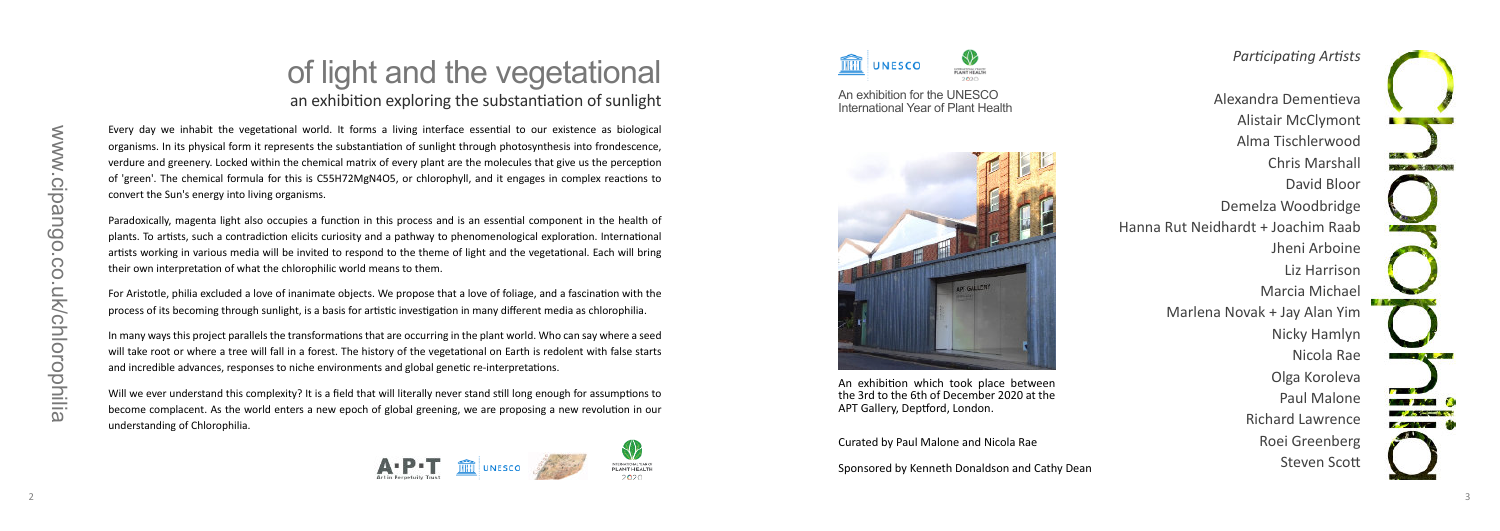



# Chlorophilia looking in  $\overline{the\arrows}$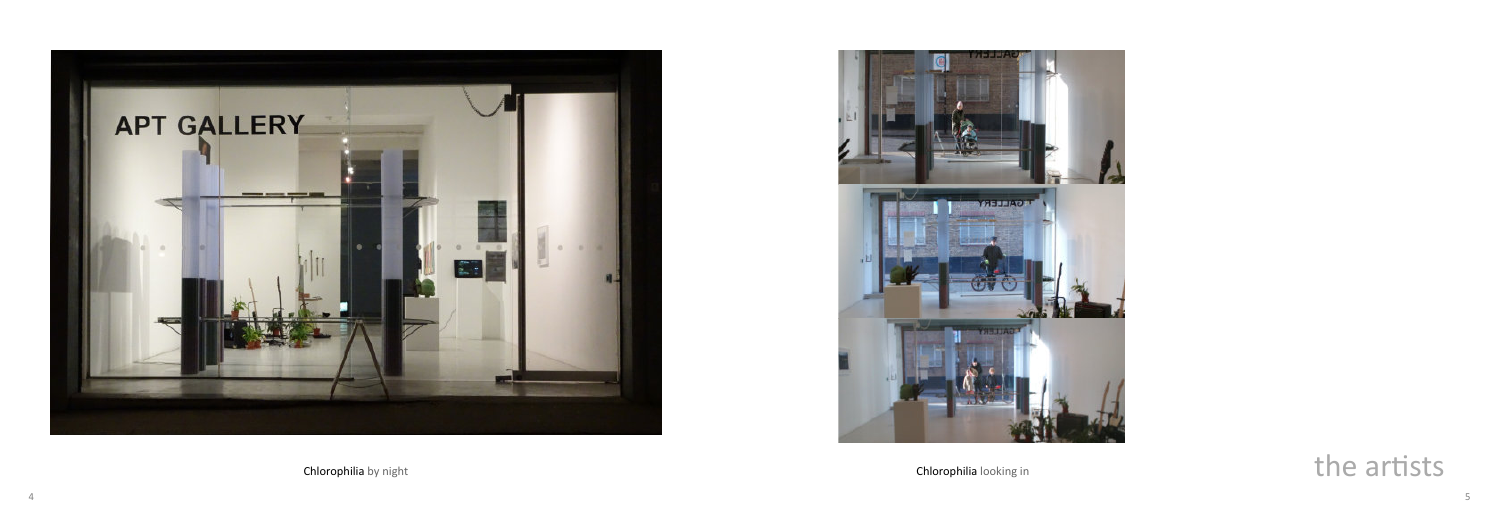# alexandra demen�eva **RS**  $\overline{\phantom{0}}$ OU<sub>D</sub>  $\overline{\mathbf{d}}$  $\overline{\mathbf{D}}$  $\overline{O}$



# about the artwork

For several months I have been watching an amazing animal that caught my attention many years ago and since then has never let me be indifferent to it.

This creature is the Tardigrade - small but extremely resistant to situations that can be lethal to almost all other animals. There are about 1,300 known species and they have populated the Earth for more than 500 million years. Their other name is Moss Piglets, as they dwell mostly in moss.

My research process happens here and now, in the increasingly technologized present, it is deeply rooted in cultural and scientific context.

Mosses form a group of plants that contains 13295 species. This group has been around since the Silurian Period. Mosses are photo-autotrophs and contribute to producing and maintaining the oxygen content of the Earth's atmosphere and can create bio-coenosis.

Photography and other digital media always record a trace, which indicates the former presence of something. Attesting to a certain event the trace at the same time enshrines the technology in use, thus acting as a witness to contemporaneous culture.



A common point between tardigrades and mosses is their presence everywhere and, since they have survived all mass extinctions, there is a chance that they will stay here forever. I made a video diptych inspired by their 'eternity' working with microscopes. The first screen is moss in the process of being saturated with water, and the second is a tardigrade looking for a large island of moss among its small parts.

https://alexdementieva.org

# about the artist

#### Moss and its piglet

Video diptych Soundtrack – live performance by Carl Michael von Hausswolff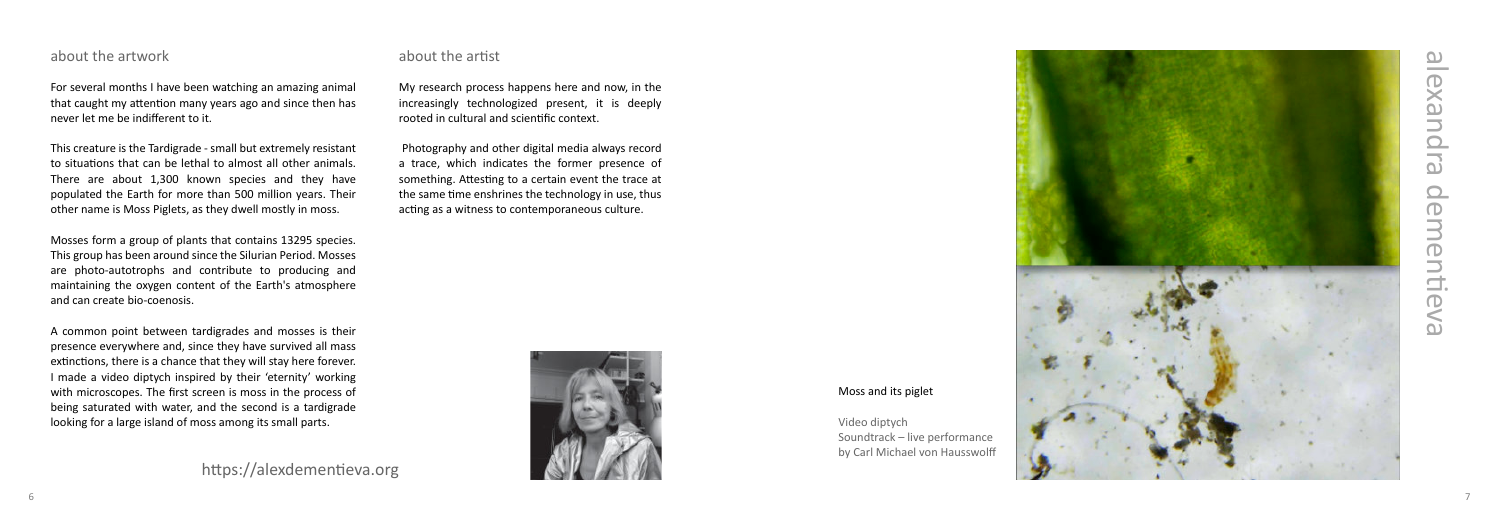

'Magenta' Prisms, projected light, titanium oxide

alistair mcclymont

ncclymon

**Sta** 

## about the artwork

Isaac Newton no�ced that combining the light from 2 prisms and overlapping the blue and red ends of each spectrum creates magenta, this artwork recreates Newton's experiment. Magenta is an extra-spectral colour, meaning it is missing from the spectrum because there is no wavelength for magenta, but our eyes see the combination of two wavelengths and magenta is created by our brain interpreting the two colours in this way.

This simple act demonstrates that our interpretation of the world differs in incredible ways from 'reality', we view the world through a narrow band of senses and even then create an internal image that differs again from this given information.

# about the artist

*Magenta* is colour we see, but one that does not exist in a physical form, it reveals something internal. Our relationship with the 'real' world is through our senses *and* an internal interpretation. Our eyes are sensitive to wavelengths of light at particular wavelengths, each wavelength of the visible spectrum can be called a colour, using a prism reveals all of these available colours, but magenta is missing.

Alistair McClymont's work is a continuing process of discovery and experimentation, ranging across a variety of materials and practices. Each piece follows the last in a continual journey of investigation into cultural and physical phenomena. Recent work is underlined by a search for what it is to be human.

At times artworks take the form of direct demonstration, or experimentation: phenomena are removed from the world and reduced to their essence. At other times the artworks are formed by phenomena: the sculpture, or image is created by a process that is out of his control and the final work points to that process. Underlying all the work is a deep concern for beauty and reason.



www.alistairmcclymont.com